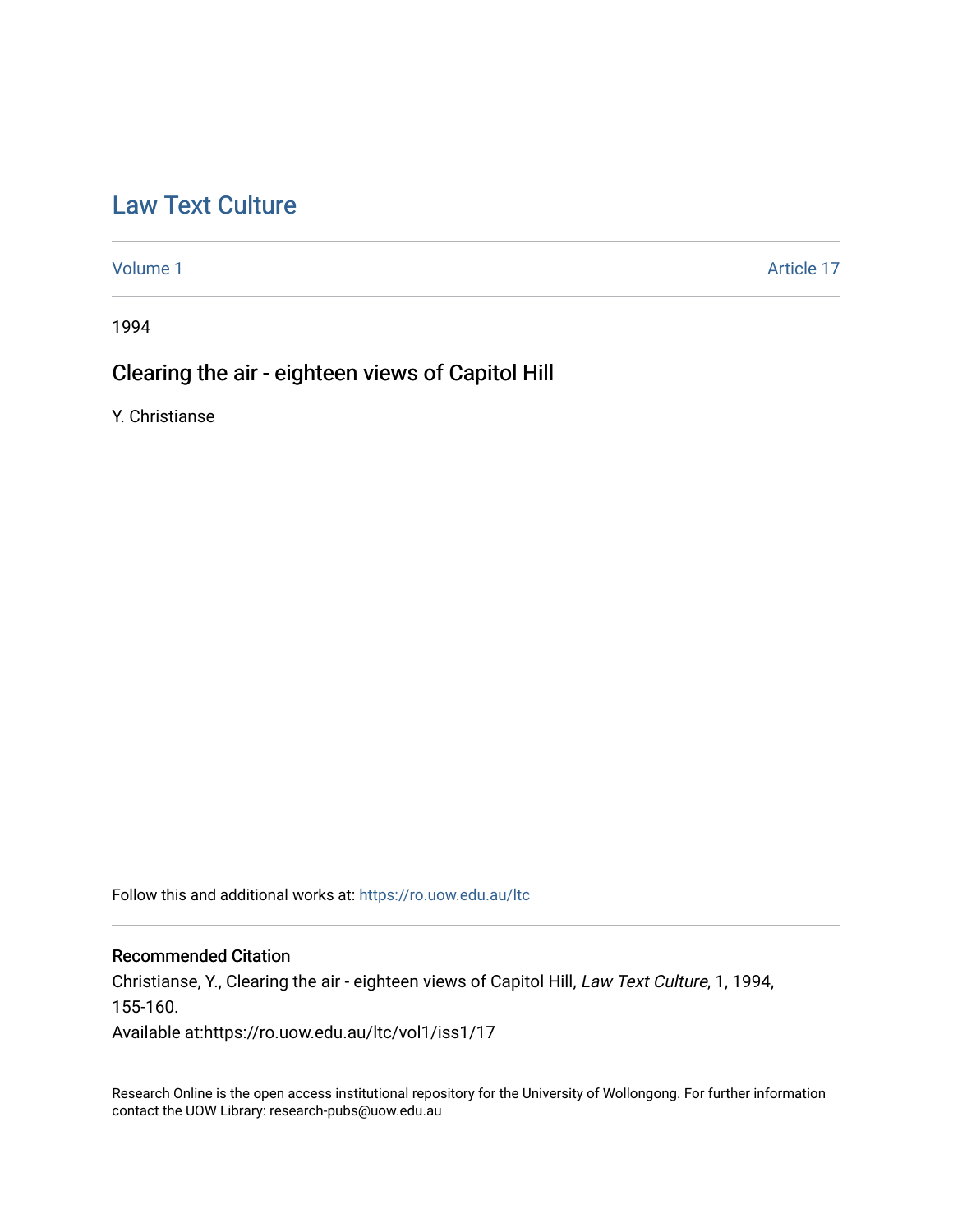## Clearing the air - eighteen views of Capitol Hill

### Abstract

It was the McCarthy hearings which really boosted politics into the arena of electronic media entertainment - 'arena' in the sense that, in keeping with the majority of tele-movies and series, this entertaimnent is grounded in a combative system in which one adversary must triumph over another in a display of strength and wit (in that order, for most) which provides the entertainment. With the addition of discourses of myth and institutional power, the entertaining spectacle ofgood vs bad took on urgency in the 1950s hearings. They did again in 1991 in what was variously called the Hill vs Thomas spectacle, travesty, and cultural event, with its narratives of success over impoverished beginnings, female hysteria, male vulnerability, and, foremost and most obscuring, race, race, race.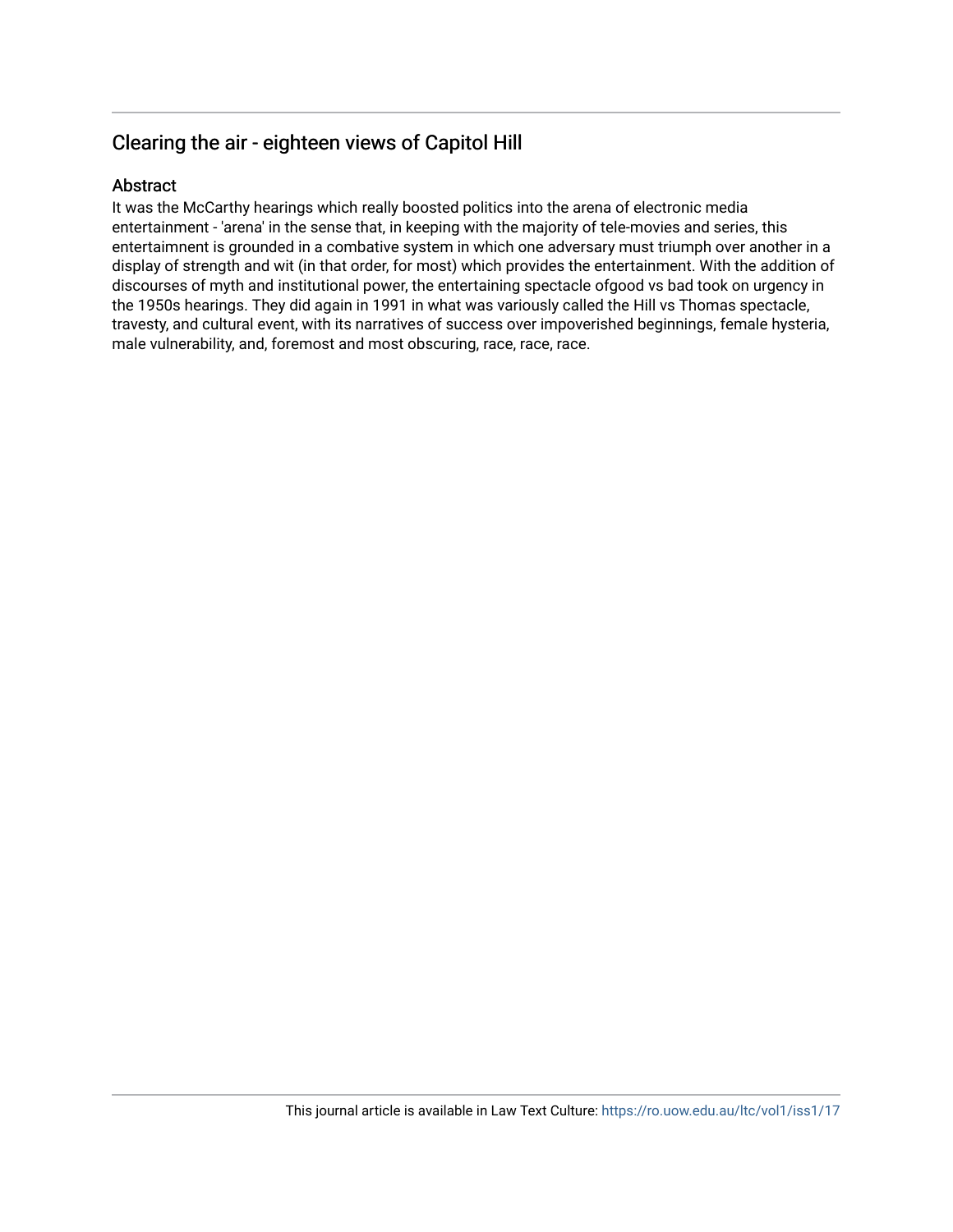# **CLEARING THE AIR· EIGHTEEN VIEWS OF CAPITOL HILL**

Yvette Christiansë

Toni Morrison. *Race-ingjustice, £n-Gendering Power: Essays* on *Anita Hill, Clarence Thomas, and* the *Construction* of *Sodal Reality.* New York: Chatto and Windus, 1993. \$19.95

t was the McCarthy hearings which really boosted politics into the arena of<br>electronic media entertainment - 'arena' in the sense that, in keeping with<br>the majority of tele-movies and series, this entertainment is grounded t was the McCarthy hearings which really boosted politics into the arena of electronic media entertainment - 'arena' in the sense that, in keeping with combative system in which one adversary must triumph over another in a display of strength and wit (in that order, for most) which provides the entertainment. With the addition of discourses ofmyth and institutional power, the entertaining spectacle of good vs bad took on urgency in the 1950s hearings. They did again in 1991 in what was variously called the Hill vs Thomas spec~ tacle, travesty, and cultural event, with its narratives of success over impov~ erished beginnings, female hysteria, male vulnerability, and, foremost and most obscuring, race, race, race.

In her introduction to *Race-ing Justice, En-gendering Power,* Toni Morrison states that, in the face of the spectacle, the claims and counterclaims, the sub-texts and motives, what took place during the Anita Hill phase of the Clarence Thomas Supreme Court confirmation hearings in October 1991 was not clear, except for the emergence of a new Associate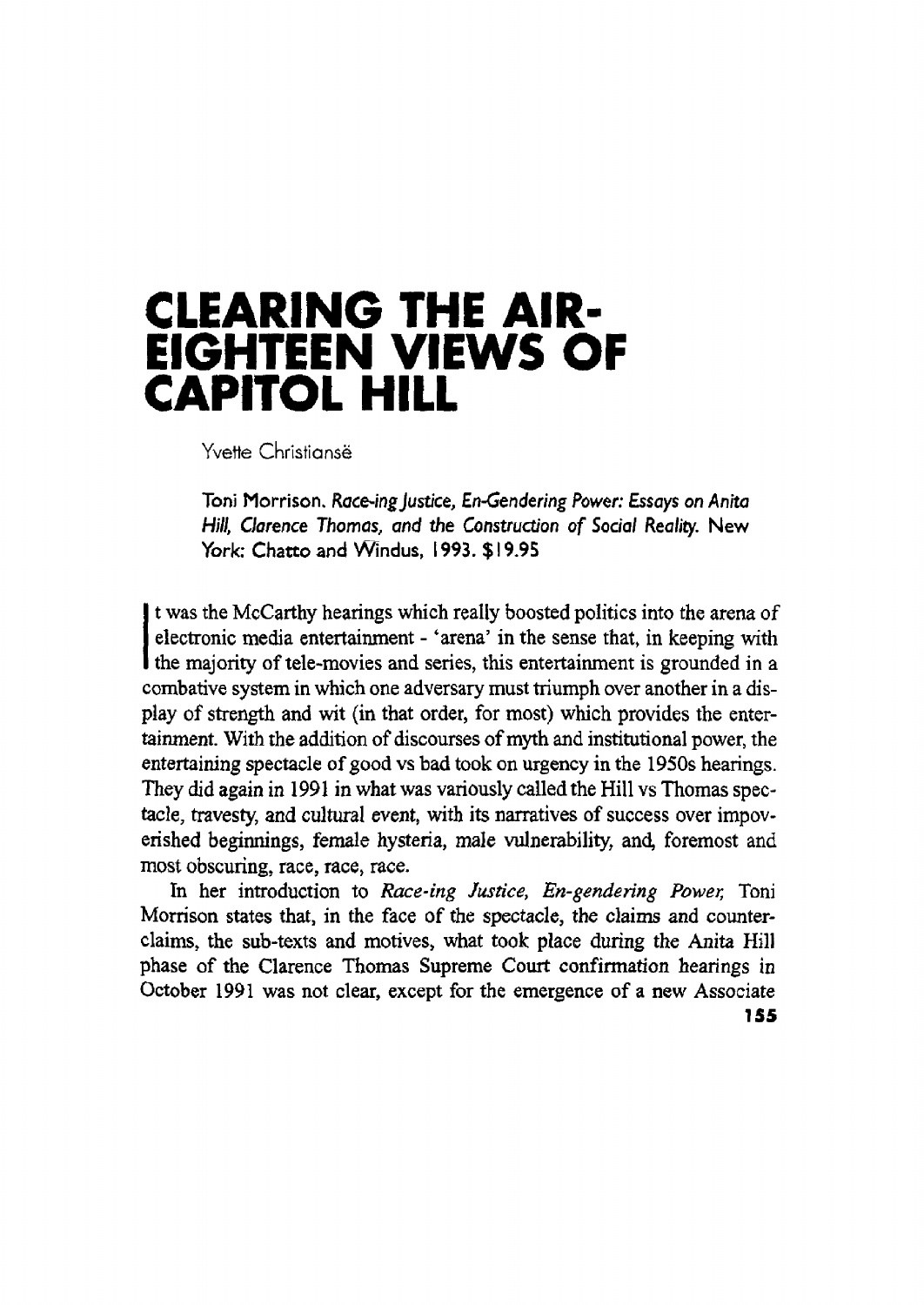Judge of the Supreme Court. Morrison's now familiar concerns with how and why things have come to pass set the agenda for this book. Its eighteen essays go in search of answers not only by attempting to take up her challenge to clear the view of what took place, but by presenting themselves as a panel of expert witnesses in a symbolic Court of Appeal against the outcome of Anita Hill's allegations. Their task is to interrogate that which escaped thorough cross-examination when a charge of sexual harassment was distorted and hijacked to direct attention away from questions about Thomas' eligibility for the Supreme Court bench. They do so after Morrison's warning that the consequences "of not gathering the thoughts, the insights, the analyses of academics in a variety of disciplines would be too dire." Is there an implication that these experts possess the only testimonies acceptable to this court? Reading this book with another which came out at around the same time as its first print run - *Court of Appeal* (The Black Scholar) with its fortyone essays - reveals just what type of opinion has been excluded.

Morrison begins the task she sets. In what must be one of the most devastating summations of a man's character, she draws an analogy between the islander rescued and named Friday by Robinson Crusoe, and Clarence Thomas whom she positions as 'rescued' by the self-serving politicking of Conservatives with an eye on the black vote. Through internalisation of the 'master's' language, through gratitude and an eagerness to repay the debt, Friday participates in the eradication of his allegiances, as well as in the murder of his own people at the command of his "master." Morrison is summing up in another courtroom, that of the written word, and where the presiding arbiter (who also selects and allows testimonies) speaks first, the expert witnesses later. Interestingly, apart from brief quotes from Hill (by Andrew Ross) and Thomas, these central figures do not speak in this court. Is it because this book is making a determined effort to stop the misuse of what is after all, the dirty language spoken by Hill and the abuse of language enacted by Thomas? Or is this forum of particular academics much too highminded to pay attention to the grubby details? Perhaps this silence is because the evidence has already been presented elsewhere, and it is the task of these witnesses to clear the air of the obfuscation in those earlier presentations, to reveal what was hidden and troubling to Morrison and themselves.

The bodies of a black woman and a black man, specifically Anita Hill and Clarence Thomas, were paradoxically at the center and moving around the perimeters of the four-day sexual harassment portion of the Senate hearings. Andrew Ross examines the way they were placed there through a heavyhanded but effective process of fetishisation by barely-disguised prurience on the part of some Senators, who ignored Hill's appeal that they concentrate on the broader issues and not on the details of her accusations. In another set of paradoxes, the bodily specificity of Hill and Thomas was lost behind generalisations which, while disembodying on one hand, drew unrelenting atten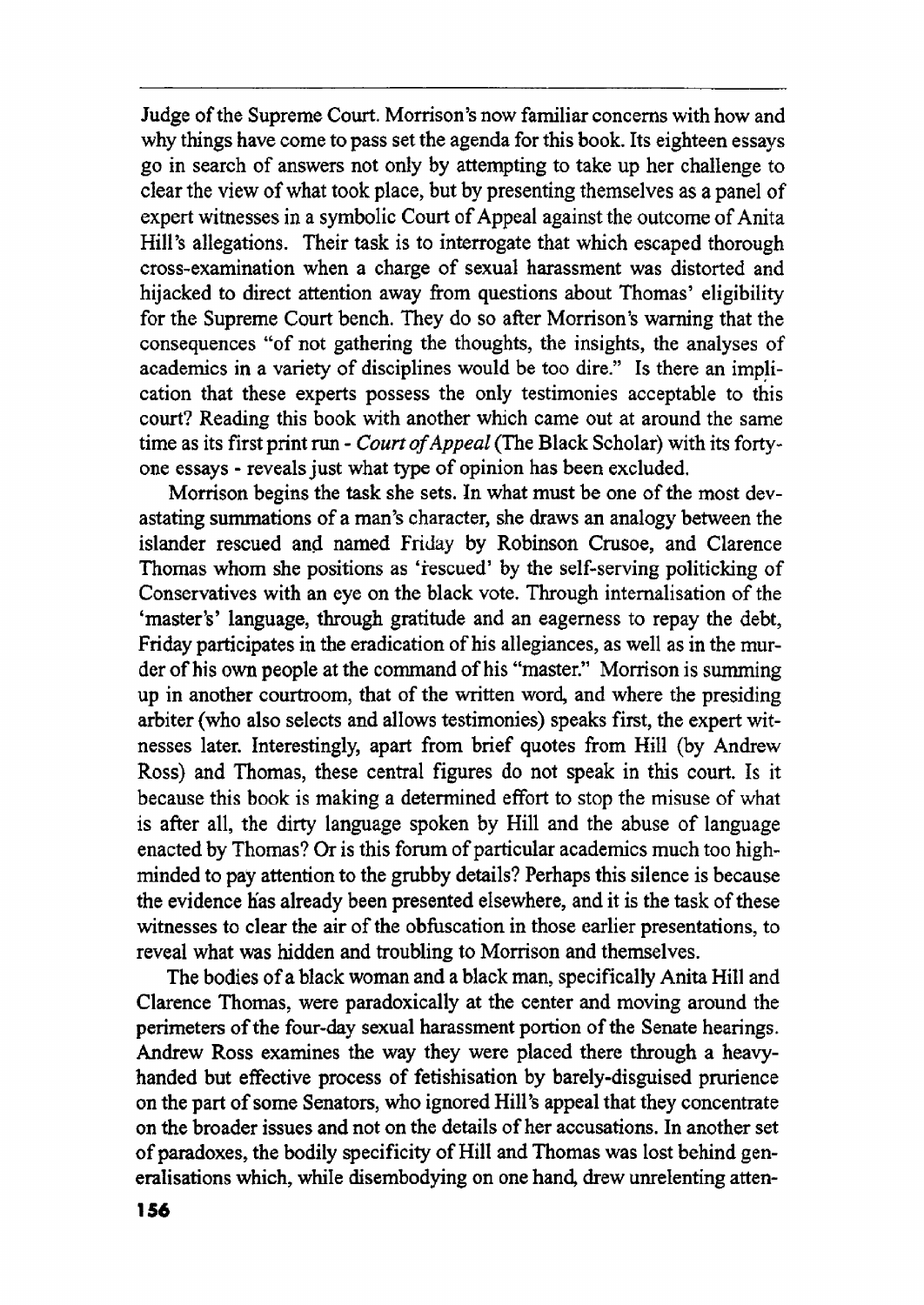tion to body parts. From body parts the shift to "any" black woman and "any" black man, was easy and as Patricia J Williams points out, superstition allows one to become hundreds, so that old myths could be worked and reworked into the entire proceedings.

In an enactment of Hill's appeal for concentration on the broader issues in what was, after all, not a trial setting for all its being presented as one, the eighteen witnesses take as given the veracity of her statements and withdraw from any salacious 'titbits' - although there are a few references to the now infamous pun on Long John Silver. The eighteen contributors concentrate on bringing to light the issues which were blurred and distorted for the sake of political expediency, newspaper sales and ratings. This may account for the opening position (after Morrison's introduction) given to the measured and elevated tone of the open letter to Thomas by A Leon Higgenbotham, If, Chief Justice Emeritus of the United States Court of Appeals for the Third Circuit. If Morrison's introduction is a summation, Higgenbotham's letter is both a prosecution's summary of Thomas' misdemeanors and an alternative ironic swearing in of the then new Associate Justice of the Supreme Court, The letter is grave with the charge it carries - a performative missal which charges Thomas by accusing, by transferring current, by announcing Thomas' debt and by sentencing him to both the responsibility he must carry and the recognition of the inescapable history he would deny. In search of the how and why to give a clear view of the what, these eighteen testimonies reference and re-affirm various, impinging histories. This positions the book as a reaction not only to the outcome of the Anita Hill charges against Clarence Thomas, but also against the successful though questionable mobilisation of History by Thomas and his supporters (I would also argue that the book is a response to *Court of Appeal* and essays by people like Maya Angelou whom Andrew Ross criticises for her hope that Thomas would 'come good', and Niaru Sudarkasa whom Manning Marable criticises for seeing Thomas' rise as good for the nation, regardless of his peccadilloes). If Anita Hill's charge of sexual harassment was seized upon by Thomas to obscure the question of his suitability for the Supreme Court, these eighteen testimonies draw attention to the way history/ies remain the inseparable context/s in which Anita Hill found herself confronting him and how she was defeated by them.

Five of the eighteen testimonies open with authorising epigraphs that range from the Bible, to Shakespeare, to Hortense Spillers and Bilhe Holliday (Kendal Thomas' epigraph is in his title 'Strange Fruit'). Where epigraphs have not been used, the authority of history has been cited within the testimony. This constructs a formidable bench of impeccable civil rights reputation and feminist opinion. The histories and their emphases vary. A Leon Higgenbotham, Andrew Ross and Manning Marable take their authority from the history of the civil rights movement which, by inference, is also the history of the overt and covert machinations of the order against which it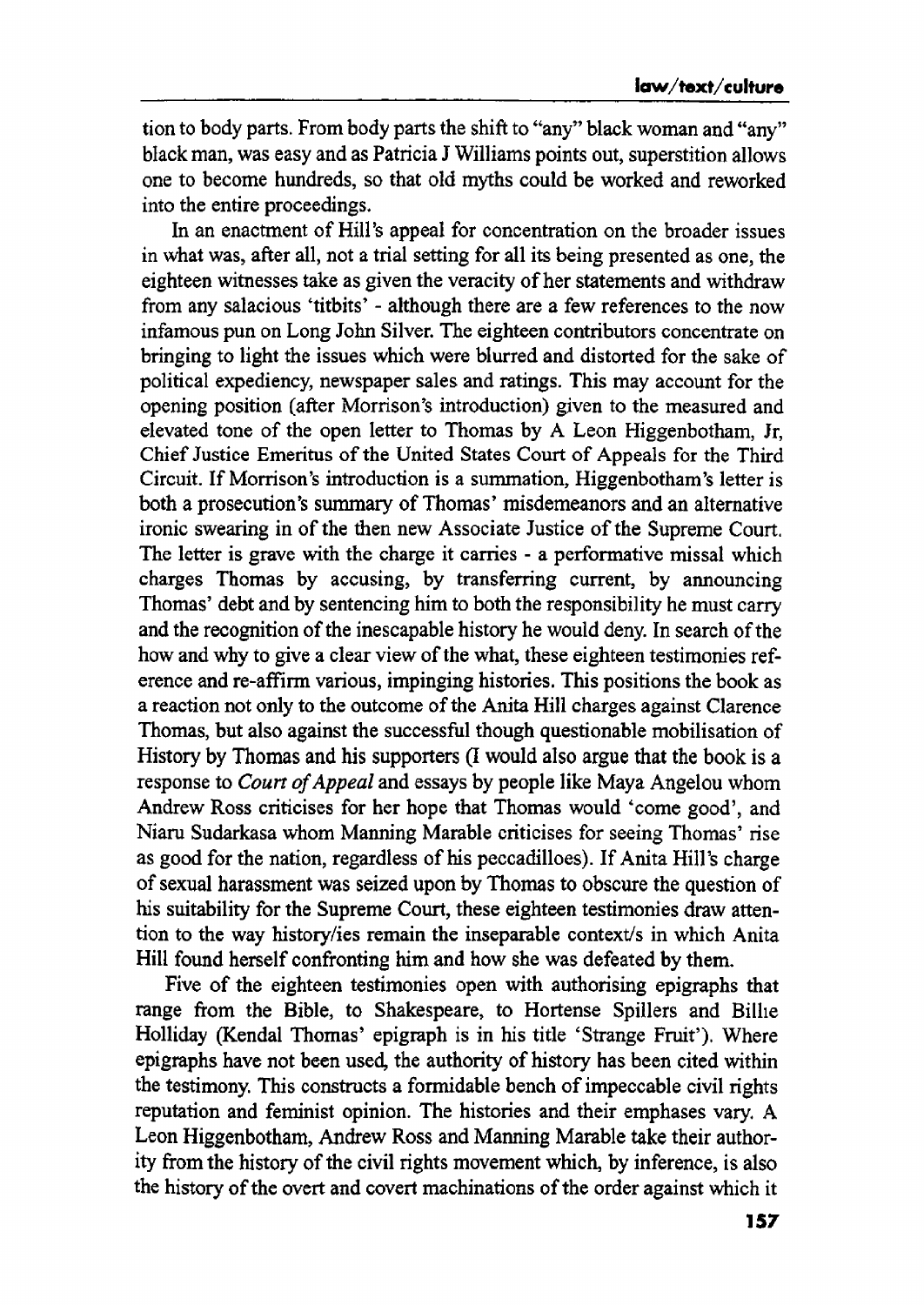was reacting, i.e. institutionalised and informal racism. For Waneema Lubiano (whom Australian television viewers may have seen speaking on ABC's Lateline during the Los Angeles riots) it is the history of derogatory stereotypes of black women which helped shape responses to Hill, and which Thomas was astute enough to use in his favour to insist on his being cast as "victim." This history is also the focus of Nell Irvin Painter; while Gayle Pemberton looks to the history of black/white relations and the complex onus this has placed on black men and women to present a united front. The silencing mechanism of this solidarity was highlighted by responses to Hill's accusation. For many African-American men and women she became a traitor to African-American unity in the eyes of those who conveniently forgot her conservative politics, which coincided with Thomas' own anti-civil rights beliefs.

Both Painter and Lubiano spell out how Hill came to lose even the support of many of Thomas' opponents - black and white. When Thomas referred to himself as subjected to a "high-tech lynching" at the hands of the Senate Committee and the media, he not only skewed the hearings away from its duty to interrogate the charges of sexual harassment, but also cast the Senators and media as white, or as black collaborators. To do this, he had to rely on history and stereotypes grounded in a past which the (now indelibly cast as) white Senators and media had no option but to distance themselves from, because by co-opting that unspeakable history of lynching he reminded liberal and politically-expedient white America of its deep and abiding guilt. He also brought to the surface for African-Americans the nightmare figure of the hanging/burning man (and sometimes woman). Thomas could therefore find refuge in this problematic stereotype of the black male victim - the positive edge to the lynch victimis irmocence, though this is small comfort to the victim him/herself. Painter and Lubiano point out that the historical stereotypes available to Anita Hill did not offer a positive refuge from which to counter the wronged lynch victim. She could only be a mammy, welfare mother or Jezebel. Drawing on literary and legal figures, Painter shows how these established precedents for the erasure of Hills' character, body and motives. She was clearly not a victim (she had not lost her job and she did not weep), and she was not a welfare mother (she was a professor and salary earner). She was/is, however, attractive and she was talking sex in plain, dispassionate (i.e. fearless), shocking language. This, in the minds of those who allowed her one of only three identities, made her a Jezebel.

In what may be the most dense and specific contribution to the book, Claudia Brodsky Lacour looks at the way language was turned against Hill through the mechanism of the speech act, used by Thomas with the requisite skill and strength to overcome an adversary. The speech act, following the 1. L'Austin model, is the kind of speech which does something, or performs the thing it says, so that to say "I declare this book launched" launches the book.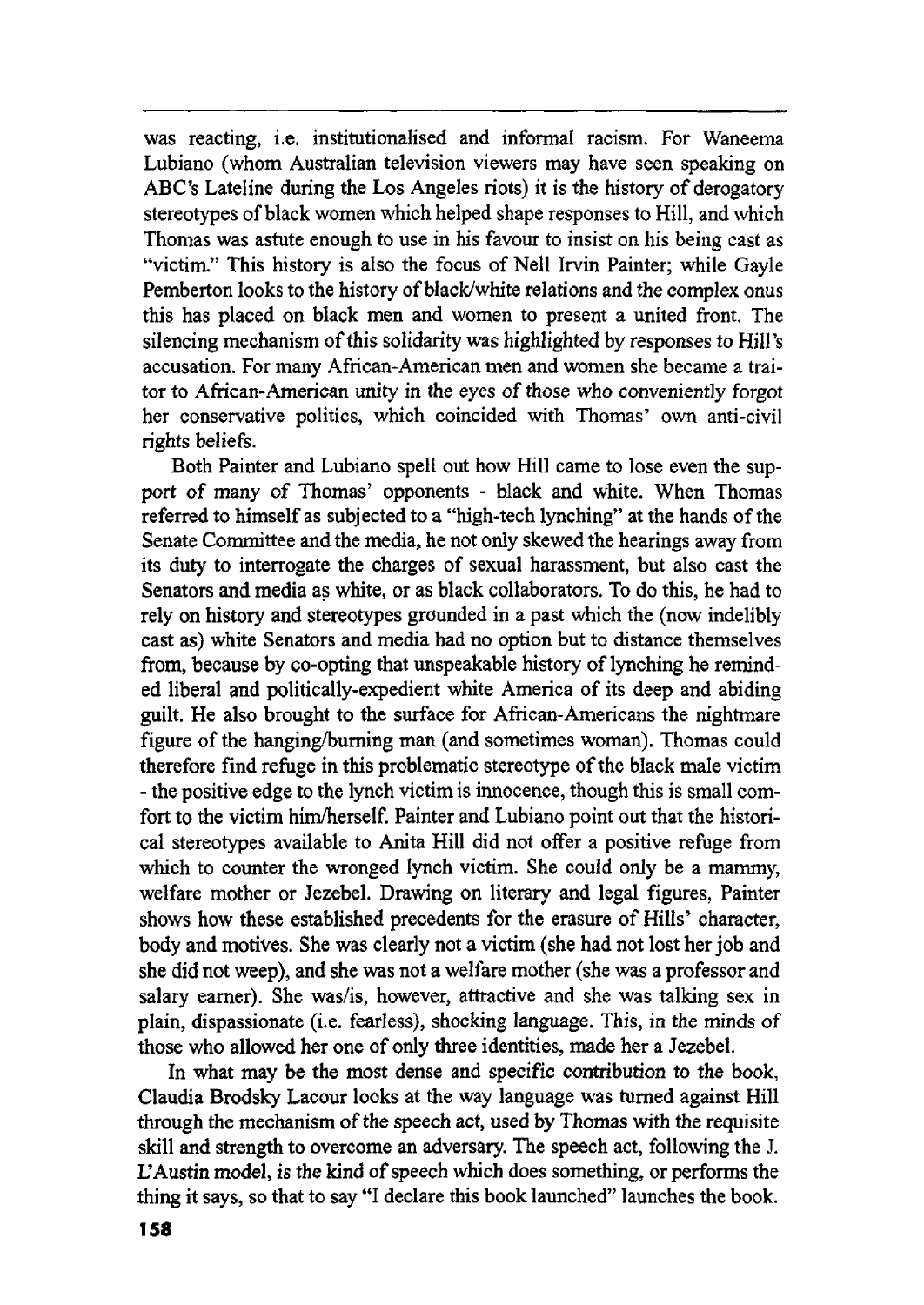Lacour's argument - that Thomas' use of the word "racism" against Hill is a speech act - is worth reading. She takes this argument into the realm of the witness's speaking position, the silence of the victim, and the threat to government and justice posed by language which distorts the identification of its referents.

A contributor who may seem equally as ethereal to some, Homi K Bhabha (is it my imagination that this man is publishing more than anyone in living memory?) also speaks of the way Thomas' recourse to vivid antiracist language silenced discourse on sexual harassment and its attention to the power play within subordinate gender relations. Bhabha, like every other contributor, condemns Thomas' expedient use of such language, as much as they condemn his earlier, a-historic, homogenising insistence on 'transcending' racial difference to "belong" to the larger nation. For Bhabha, Hill's announcement from her position as an attractive, strong, independent, successful, articulate and sober woman revealed "the systematic and structural abuse of women under patriarchal labor and gender relations".

The most 'entertaining' and chilling testimony in this book comes from Patricia J Williams. She picks up the notion of the Jezebel and places it where stereotypes are made - in the heart of superstition and fear. Her contribution is a neat and clever play with tropes of hysteria and women, witchery and women, unruliness, and innocent, reliable, ordered, holy men. Her testimony is impolite, unruly and skilful. If she is, as she claims, a witch of the hag-of-the-night type, her beak is as sharp as her eye and toying pen. Her historical authority comes from the tradition of women as witnesses and creators of monsters - Zora Neal Hurston, Charlotte Perkins Gilmore, and Mary Shelley. In her testimony, Gilmore's *Herland* becomes *Hisland,* while Hurston's recording of a witch trial provides a different context and frame for the role in which Hill was cast, that "other" side ofthe Jezebel, namely the "Unruly Black Witch."

Williams underscores the unease women, and men, have recorded about the law's distrust of women's testimonies in many matters, particularly witch hunts of one kind or another. Arthur Miller's *The Crucible* highlights the law's distrust of women's "stability", but Williams goes to non-historical fiction for her evidence. She calls as witnesses in her witch trial men whose posturing about women suggests that, within the trial setting (real, or de facto as in the Hill and Thomas hearings) some 'truth' about women can be unearthed. She begins with that noted authoritative forum on the behaviour and psychology of women, *Penthouse* - specifically David Danzinger in *Penthouse Hot Talk: The Voice of America.* She then cites John Henry Wigmore's memorable *A Treatise on the Anglo-American System ofEvidence* and its reading of "young girls and women corning before the courts in all sorts of cases" with their "multifarious" psychic complexes and distorting "inherent defects", "diseased derangement" and abnormal instincts "which